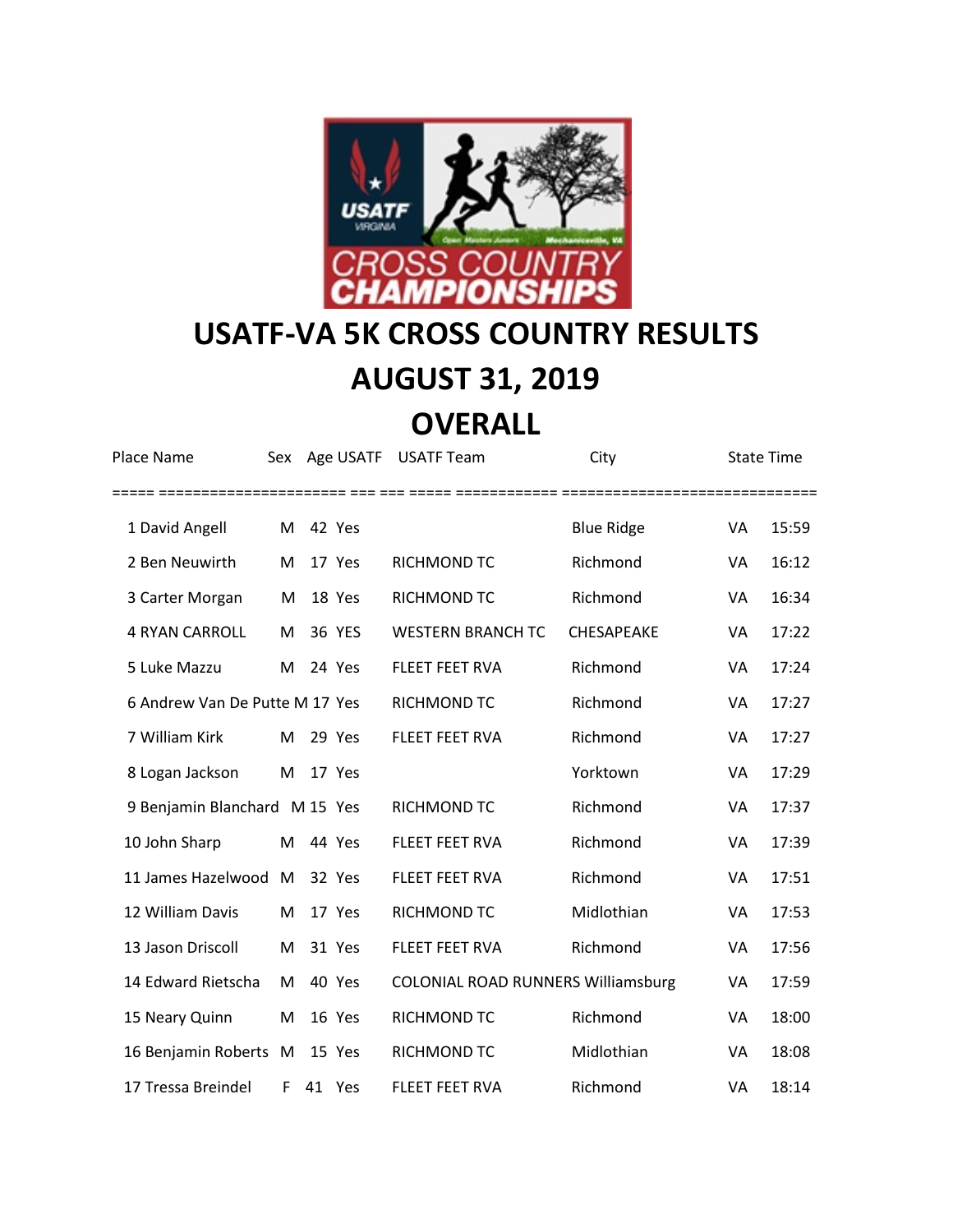| <b>18 LUCAS SIMMONS</b> | M  |          | 15 Yes | <b>WESTERN BRANCH TC</b>                  | CHESAPEAKE         | VA | 18:17 |
|-------------------------|----|----------|--------|-------------------------------------------|--------------------|----|-------|
| 19 Miles Nardi          | M  | 18       | Yes    | RICHMOND TC                               | Glen Allen         | VA | 18:27 |
| 20 Hugh Feehan          | M  | 17       | Yes    | RICHMOND TC                               | Richmond           | VA | 18:30 |
| 21 Andrew Blanchard M   |    |          | 44 Yes |                                           | Richmond           | VA | 18:31 |
| 22 Mary Heinen          | F  | 17       | Yes    | RICHMOND TC                               | Richmond           | VA | 18:34 |
| 23 Jason Miller         | M  |          | 42 Yes | <b>COLONIAL ROAD RUNNERS Williamsburg</b> |                    | VA | 18:40 |
| 24 Jacob Castillo       | M  |          | 15 Yes |                                           | Hampton            | VA | 18:43 |
| 25 Justin Goldman       | M  |          | 16 Yes | RICHMOND TC                               | Midlothian         | VA | 18:48 |
| 26 Andy Almarode        | M  |          | 43 Yes | COLONIAL ROAD RUNNERS Richmond            |                    | VA | 18:59 |
| 27 Greg Lynn            | M  |          | 45 Yes | <b>COLONIAL ROAD RUNNERS Hayes</b>        |                    | VA | 19:10 |
| <b>28 JUSTIN DURR</b>   | M  |          | 15 Yes | <b>WESTERN BRANCH TC</b>                  | CHESAPEAKE         | VA | 19:11 |
| 29 Roman Chenoweth M    |    |          | 16 Yes | RICHMOND TC                               | Richmond           | VA | 19:16 |
| 30 Kate Spangler        | F  |          | 33 Yes | FLEET FEET RVA                            | Richmond           | VA | 19:19 |
| 31 Robert Flanigan      | M  |          | 43 Yes |                                           | South Chesterfield | VA | 19:19 |
| 32 Robert Whitaker      | M  |          | 60 Yes | COLONIAL ROAD RUNNERS Yorktown            |                    | VA | 19:28 |
| 33 EVAN MCCUE           | M  |          | 14 Yes | <b>WESTERN BRANCH TC</b>                  | CHESAPEAKE         | VA | 19:41 |
| 34 Richard Zhai         | M  |          | 17 Yes | RICHMOND TC                               | Glen Allen         | VA | 19:44 |
| <b>35 TYLER THOMAS</b>  | M  |          | 16 Yes | <b>WESTERN BRANCH TC</b>                  | CHESAPEAKE         | VA | 19:46 |
| 36 Paul Pelletier       | M  |          | 54 Yes | COLONIAL ROAD RUNNERS Williamsburg        |                    | VA | 20:00 |
| 37 Rick Samaha          | M  |          | 61 Yes | <b>COLONIAL ROAD RUNNERS Williamsburg</b> |                    | VA | 20:11 |
| 38 Rich Harfst          | M  |          | 55 Yes |                                           | Annandale          | VA | 20:33 |
| <b>39 CAMBEL HURST</b>  | M  |          | 16 Yes | <b>WESTERN BRANCH TC</b>                  | CHESAPEAKE         | VA | 20:46 |
| 40 Brenna Luczak        | F. |          | 14 Yes | RICHMOND TC                               | Midlothian         | VA | 20:48 |
| <b>41 HUNTER SMITH</b>  | M  |          | 17 YES | <b>WESTERN BRANCH TC</b>                  | CHESAPEAKE         | VA | 21:03 |
| 42 Brittany Murphy      | F. | 28       | Yes    | FLEET FEET RVA                            | Glen Allen         | VA | 21:05 |
| 43 Kathleen Russo       | F. | 17       | Yes    | RICHMOND TC                               | Midlothian         | VA | 21:08 |
| 44 Emma Chun            | F. | 18       | Yes    | RICHMOND TC                               | Henrico            | VA | 21:42 |
| 45 Benjamin Kaurich     |    | M 31 Yes |        | <b>COLONIAL ROAD RUNNERS Newport News</b> |                    | VA | 21:49 |
| 46 Josie Greer          | F. | 17 Yes   |        | RICHMOND TC                               | Richmond           | VA | 22:00 |